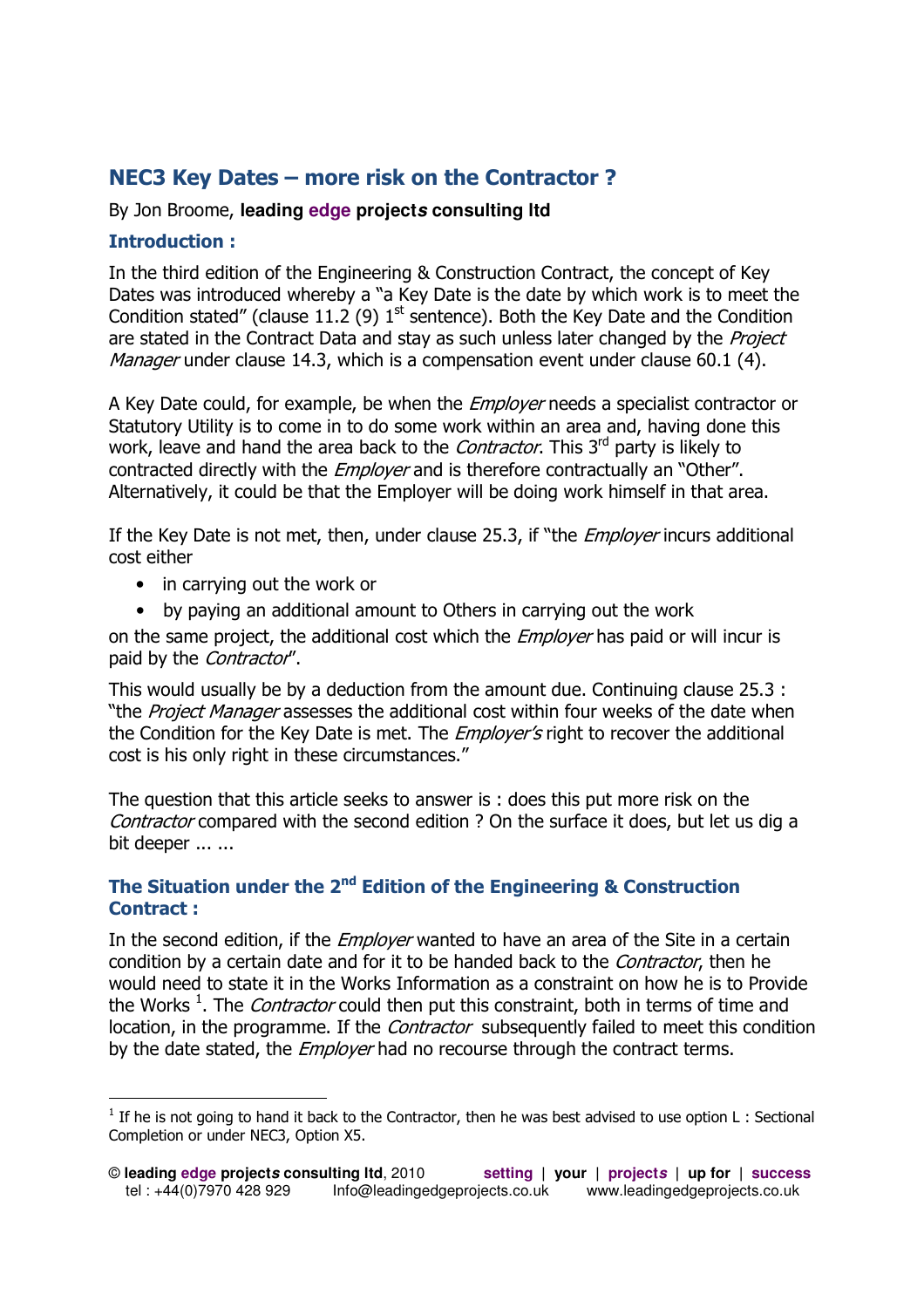Instead, he would have to sue for a breach of contract and, if proven, the *Contractor* would be liable for damages that were, from the *Contractor's* perspective, reasonably foreseeable at the time of making the contract <sup>2</sup>. The more the *Employer* made the Contractor aware of the consequences of the breach prior to signing the contract, the greater the potential damages the *Employer* could recover and this could include indirect or consequential costs, as well as direct costs of that breach. In the case of a large chemical works, it could be that the whole plant could not work, so the losses could be quite substantial !

## **The Situation under the NEC3 Engineering & Construction Contract :**

In the third edition, the *Employer* still has the option of doing it the  $2^{nd}$  edition way. Alternatively, he can state the Key Date or dates upfront in the Contract Data together with the Condition that is required.

The principal advantage to both parties of doing it this way is that the important dates, from the *Employer's* perspective, are highlighted as opposed to potentially hidden away in the depths of the Works Information.

The *Employer* also has the advantage that, should the *Contractor* not meet the Condition stated by the Key Date, then he can recover the additional project related costs through the contract by deducting them from any subsequent assessment. This is much easier than suing through the courts.

These two advantages mean that it is more likely that a *Contractor* will strive to meet a Key Date.

However, there is an advantage to the *Contractor* and a potential disadvantage to the Employer in stating a Key Date and Condition, which is that, under clause 25.3, the additional cost the *Employer* can reclaim is limited to that of carrying out work either by himself or Others on the same project. In legal terms, this limits the *Contractor's* liability to something akin to direct costs only and not the indirect or consequential costs which the *Employer* may be entitled to if the condition and dates were stated in the Works Information.

## **Some Other Factors to Consider :**

- 1. There may be arguments over what the extent of "the same project" is as this is undefined.
- 2. The *Contractor* is likely to add a risk premium into his Prices at tender to allow for the possibility that he may not meet a Key Date.

<sup>-</sup><sup>2</sup> Hadley v Baxendale [1854]

<sup>©</sup> **leading edge projects consulting ltd**, 2010 **setting | your | projects | up for | success** tel : +44(0)7970 428 929 Info@leadingedgeprojects.co.uk www.leadingedgeprojects.co.uk